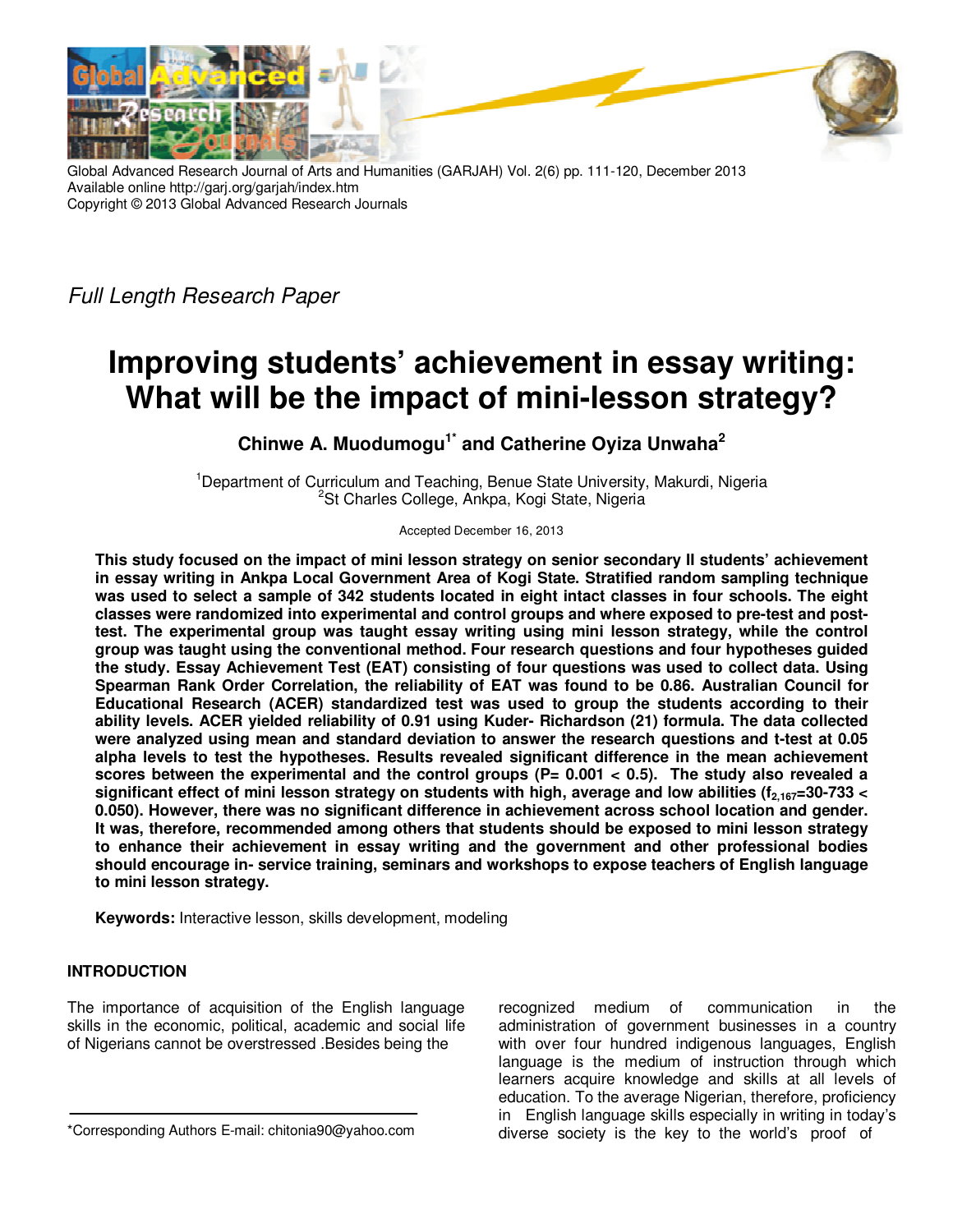knowledge and universal culture (Mgbodile, 1999) and a gateway to success in the global economy (Carl, 2003).

However, in spite of the vital roles of the English language, most Nigerian students are unable to acquire proficiency in the skills of the language especially writing. Komolafe and Yara (2010) observe that the poor performance of students English could be connected to their inability to write effectively. This translates to abysmally low performance of students in other subjects in both external and internal examinations.

Writing is foundational to success in academics, in the work place and in the global economy. In an increasingly demanding world of literacy, the importance of ensuring students' proficiency in writing can never be overemphasized. The ability to write well, hitherto a luxury is now a dire necessity (Gallagher, 2006). Writing is vital to students' developing literacy skills. In light of this, teaching learners to write well should be top priority of a worthwhile education system. Gallagher observes that a school that "teaches its children the curriculum without concurrently teaching them how to write well is a school that has failed" (p. 170).

Sadly, Gallagher's observation typifies the public school system in Nigeria where writing is hardly taught in any meaningful way (Oyetunde & Muodumogu, 1999). It is expected that the English language learner should be able to develop ideas in effective sentences, paragraphs, and write good essays as writing is the medium through which the academic performance of the learners are assessed. However, the reverse is the case in Nigeria. Hence students' performance in written English affects their achievement not only in English language as a subject but also in the other subjects. Idogo (2005) and the WAEC Chief Examiners' Report (2000) list poor knowledge of the rules of grammar, inability to construct good sentences, lack of teachers' exposure to modern methods of teaching as causes of students' poor achievement in English language.

 Many reasons have been advanced for learners' inability to write but teacher related factors appear to be the most reverberating (Rog, 2007; Boscolo & Gelati, 2007; Muodumogu & Odey, 2006; Anizoba, 2004; Uzoegwu, 2005; Obi-Okoye, 2004; Dyson & Freedman, 2003). It could therefore be deduced that the poor achievement recorded by students in English language is traceable to inappropriate methodology (Muodumogu & Odey, 2006). Teachers in the secondary schools are illequipped to handle writing and are therefore not comfortable teaching it. Oyetunde and Muodumogu (1999) opine that teachers do not teach writing because they do not know how to teach it. Writing as a result is the most neglected of the language skills and this has continued to have disastrous effect on students' achievement as proficiency in writing is critical to excellence in academics and in the work place. According to Perin (2007, p.242) "low writing skills may

mask a student's true state of knowledge, which confounds the assessment of his or her learning".

Writing is one of the most important activities of a literate community. Students need to read so they can learn about the world but they need to know how to write so they can change the world. This statement by Rog (2007) captures the centrality of writing to life generally. Writing is an extra ordinary complex activity that incorporates thought processes, feelings, and social interactions. It is also an act of creatively and imaginatively putting down ideas, feelings and opinions using the correct words. Perin (2007) adds that it can be a satisfying and mind-expanding activity to those who have acquired the necessary skills but a frustrating and even aversive experience when the skills are lacking. Teachers therefore should take the teaching of writing serious to enable the students master the fundamentals of effective writing.

Many methods have been tried in teaching and learning essay writing, yet students' achievement is low. The methods include the guided method, which gives students guidelines to help them write or produce correct compositions. The non-guided method which is also called free composition where the students are given topics and allowed to produce correct essays on their own and the literacy method which provides students with the necessary experience in the theme, structure, tone and other aspects of style (Omachonu, 2003).These methods of writing are used in the conventional classroom and they emphasize the product of the students' writing without bothering whether the students have learnt the skills of writing.

According to Fearn and Farnan (2001) product approach to writing instruction consists of three components: assign, write, and assess with little attention paid to what young writers thought, valued or did. It lays heavy emphasis on mechanical correctness and the final product of writing and requires students to write essays with little or no guidance from the teacher. Such classes are usually dull and as such, the teachers and students view writing as an uphill task.

The conventional method of teaching has not given students much assistance and part of the reason for this according to Obi-Okoye (2004) is that writing is one of the skills that are not amenable to mere memorization of a set of rules because it calls for development and application of composite skills in the writing process. Not until teachers start teaching students to see writing as a process of discovering, exploring ideas and constructing frameworks with which to present ideas, there will be little or no improvement in students' essays. According to Nelson and Hayes (1988) learners expend significantly more effort and tackle more difficult tasks when teachers monitor and support them throughout the writing process, giving them guidance on references and asking them questions.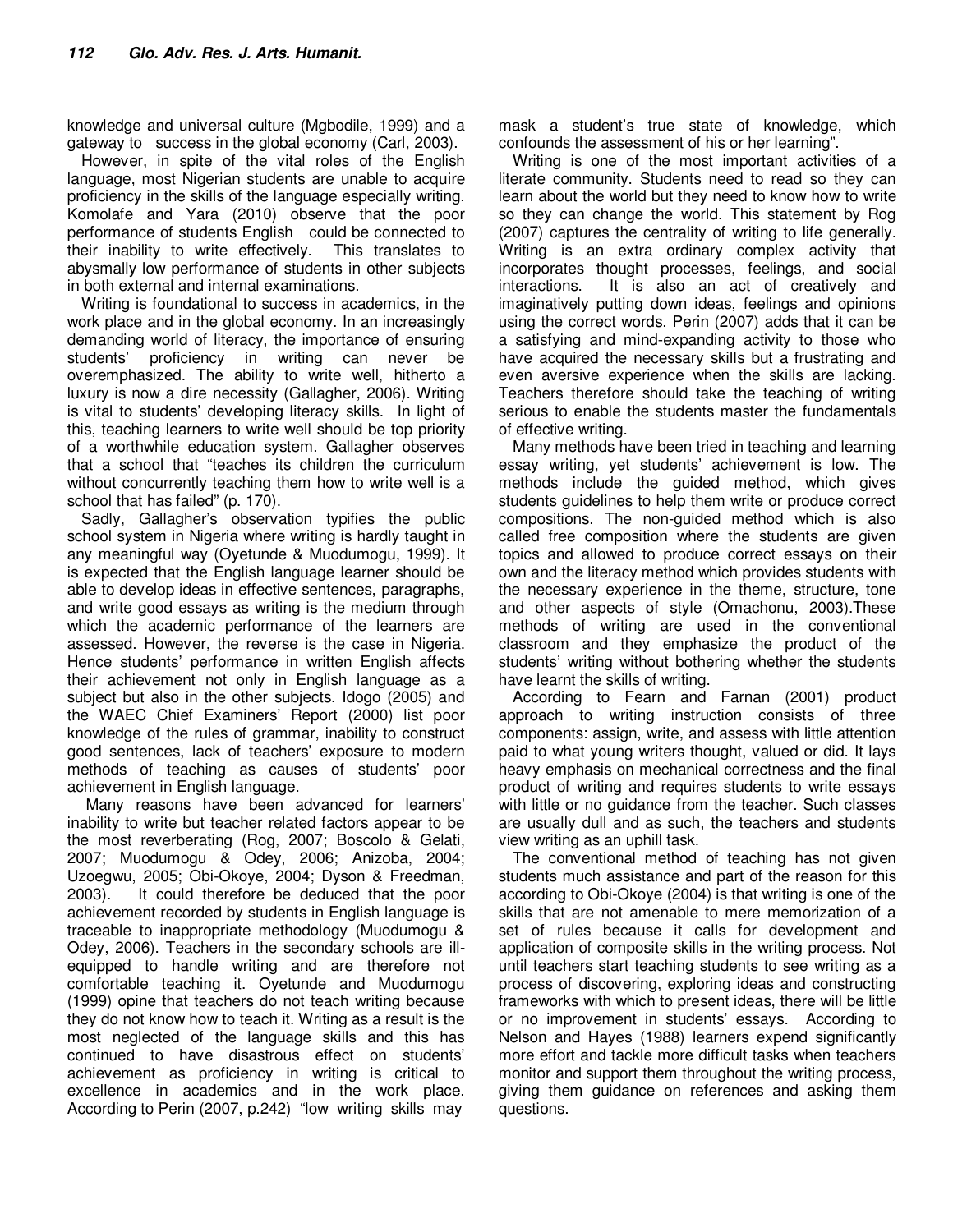Available literatures suggest that Mini lesson strategy can help both the teachers and students to achieve the desired goal in essay writing (Rog, 2007; Routman, 2005; Atwell, 1998, Graves, 1994). Mini lesson is a strategy of teaching essay that focuses on a teaching point or objective at a time. The teaching point could be on the techniques of writing, craft or procedures involved in writing. This study would center on the techniques or skills of writing which include mechanics, sentence formation and variation, paragraphing, idea generation, language usage and forms of writing. The craft includes titles, endings, focusing, adding details, consistency, showing thoughts and feelings and using interesting and appropriate language.

According to Monarch library (2008) mini lesson was created to support the implementation of Continuous Improvement Model (CIM) through maintenance. Maintenance is a continuous process of helping students retain and strengthen the skills and concepts previously taught. Writing is an exercise that needs building on; the learner must retain what has been learnt and use it as a base for new knowledge.

During mini lesson, the teacher explains briefly and models what he/she wants the students to learn after which, the students are actively engaged in writing.

 It makes use of the interactive and recursive stages of writing such as the pre-writing, drafting, conferring (with the teacher, peer conferencing), revising, editing (self editing or peer editing), sharing and publishing with the teacher scaffolding instruction as she monitors and assists the learners (Rog, 2007). The teacher's role in the mini lesson class is that of a facilitator. She moves around the class, listening to comments, providing feedback and answering questions; supporting and scaffolding the students as they write their own texts in what is referred to as guided writing.

Mini lesson are based on effective lesson planning. Each lesson includes a before (introduction), during instruction (presentation of skill) and after instruction (the application) components. The lesson introduction provides a link to what students already know and explains what students are going to learn in the mini lesson. The instruction component is the explicit teaching aspect while the application component provides students the opportunity to demonstrate what they have learnt.

 School location could be a factor of students' achievement in writing. No two school environment is the same. Location of schools determines learning facilities, infrastructure, number and quality of teachers and class size etc (Uzoegwu, 2005). Adequate provision of or lack of these facilities may improve or hamper students' achievement in writing.

Gender is variable important to learning. While some researchers suggest that females have an edge over males in linguistic aptitude, others are of the view that because of the biological differences in males and

females (Okoye, 2009) the females perceive themselves as not able to do well in writing.

Students' ability level is another significant factor in academic achievement. Students with high ability seem to grasp tasks faster than those with an average and low ability. Students with high ability according to Eze (2002) require less effort and time to process and learn a given task than their average and low ability counterparts. This study seeks to find out the effect of mini lesson strategy on students achievement based on school location, gender and ability levels of the students.

### **Statement of the problem**

The inability of most students to write effectively gives parents and teachers and even students lot of concern. Students' poor performance in English language and in academics has been blamed on their abysmally low proficiency in writing (Ibe, 2004; West African Examination Council Chief Examiners Report, 2004 & 2007). The difficulty which students encounter could be traced to poor teaching method. Oyetunde and Muodumogu (1999) observe that the school system is failing in its responsibility to make learners proficient in English language skills. In Kogi State and Ankpa Local Government Area in particular, the case is not different.

Considering the need to improve students' proficiency in the writing skills, it becomes necessary to explore alternative strategy of teaching essay writing. The researchers believe that if a more effective strategy is employed, students writing would improve. In recent times, no attempt has been made in Ankpa Local Government Area as to establish the effect, if any, of mini lesson strategy on students' achievement in writing. At the moment, it will be a costly assumption to say that using mini lesson strategy in teaching writing will improve students' achievement in writing in Ankpa LGA. As such, the problem of this study posed as a question is, what will be the effect of mini lesson strategy on students' achievement in essay writing?

### **Research questions**

The following research questions were answered in the study:

1. To what extent would the mean score of students taught essay writing using mini lesson and those taught using the conventional method differ?

2. To what extent would mini lesson strategy have effect on rural and urban students' mean score in essay writing?

3. To what extent would the effect of mini lesson strategy on male and female students' mean score in writing differ?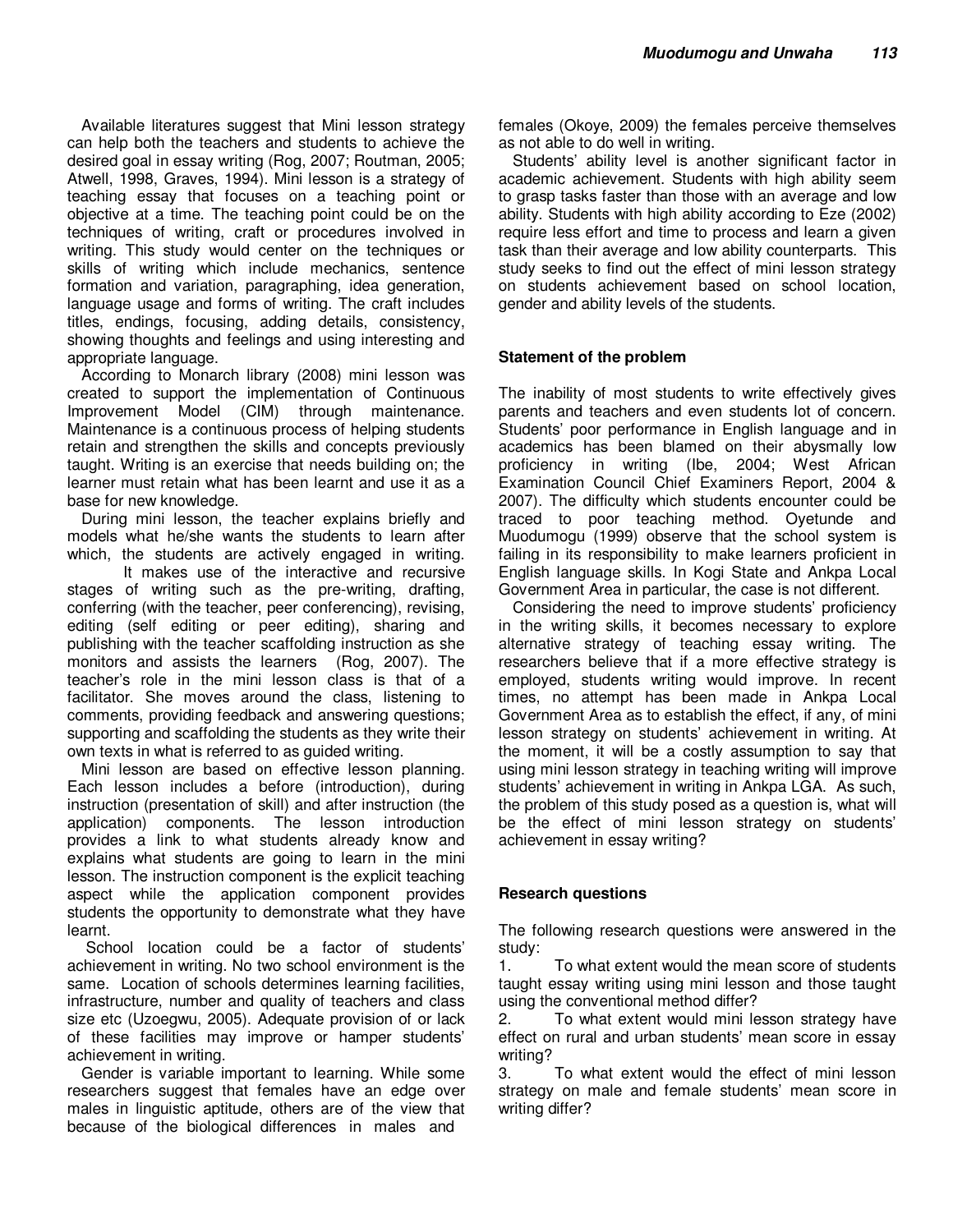4. To what extent would the effect of mini lesson strategy on students' mean score in writing differ across their ability levels?

## **Hypotheses**

The following null hypotheses were tested at 0.05 level of significance:

1. There is no significant difference in the mean gain of students taught essay writing using mini lesson strategy and those taught using the conventional method.

2. There is no significant difference in the mean gain of rural and urban students taught essay writing using mini lesson strategy.

3. There is no significant difference in the mean gain of male and female students taught essay writing using mini lesson strategy.

4. There is no significant difference in the mean gain of students taught essay writing using mini lesson strategy with regard to their ability levels.

## **METHODOLOGY**

The design used in this study is a quasi-experimental design of pretest-posttest non-randomized group type. The design was adopted because it was the most appropriate in determining the effects of the independent variable (mini-lesson) on the dependent variable (achievement). Secondly, it provided reasonable control over most sources of invalidity like suspicion on the part of the students, timing, anxiety, etc and, since it is often inconvenient to randomly assign students to groups in a school setting; already established intact classes were used.

The study was restricted to Ankpa Local Government Area of Kogi State. All the 2983 SS2 students in the 26 public secondary schools in the area as at May 2011 constituted the population of the study. The choice of SS2 students was because they were assumed to have covered more topics than the SS1 students and to have gone through the methods the teachers use in teaching writing. It is therefore assumed that they would be able to respond and assist one another.

The sample of this study consisted of 342 SS2 students located in four schools (two from urban and two from rural areas). Stratified random sampling technique was adopted in selecting the sample because the target population was in both the rural and urban areas. Using a simple random sampling technique, two intact classes were selected in each of the schools and assigned to experimental and control class. Out of the 342 students, 170 in four intact classes made up the experimental group, while a total of 172 in another four intact classes made up the control group. In all, eight intact classes were used.

Three instruments were used for the study. They were: Essay Achievement Test (EAT), Lesson plans, Australian Council for Educational Research (A.C.E.R.) Standardized Aptitude Test. The essay achievement test consisted of four topics used as both pre and post-tests. The test items were based on the current Senior Secondary School Certificate syllabus and patterned along the West African Senior School Certificate Examination's (WASSCE) past questions.

The lesson plans which adopted the mini lesson strategy were used in teaching both the experimental and control groups. They contained the activities the teachers and students performed in the course of teaching and the instructional materials that were used. There were fourteen lesson plans; seven for the experimental groups and seven for the control groups. The A.C.E.R Test was used to group the students according to their ability levels- high, average or low. The A.C.E.R is a standardized test set by the Australian Council for Educational Research. As it was set in a different country, to determine its suitability in Nigeria and in Ankpa in particular it was subjected to validation using test retest method.

To ensure that the items are appropriate and relevant to the purpose of the study, the three instruments were subjected to both face and content validity. They were given to experts, lecturers from the department of Curriculum and Teaching of Benue State University Makurdi to correct where necessary. They were requested to make recommendations as to whether they were suitable for SS2 students to appropriately interpret. Similarly, they examined the suitability of the lesson plans in teaching writing as a process using mini lesson strategy especially in identifying and teaching writing skills. Based on their comments, the lesson plans for the experimental classes were redone to clearly reflect the mini lesson strategy which is the kernel of the study. The EAT yielded reliability co-efficient of 0.86 using interrater estimate and analyzed using spearman rank order of correlation. The A.C.E.R. yielded reliability co-efficient of 0.91 using Kuder-Richardson formula

Within the first week of the experiment, the English language teachers of the classes used in the different schools were trained on how to use the pre-planned lessons to teach the students in the experimental groups. Thereafter, a pretest was administered on both the experimental and control groups to establish the learners' entry behavior. After the pretest, the experimental group continued to receive treatment which lasted for 8 weeks. Treatment was held twice a week and each session lasted for 40 minutes. The researchers supervised the instruction to ensure that the lessons were taught as planned. During the eight weeks, the control group continued with the conventional method of teaching writing.

Learners in the experimental group were taught using the mini-lesson strategy which afforded them the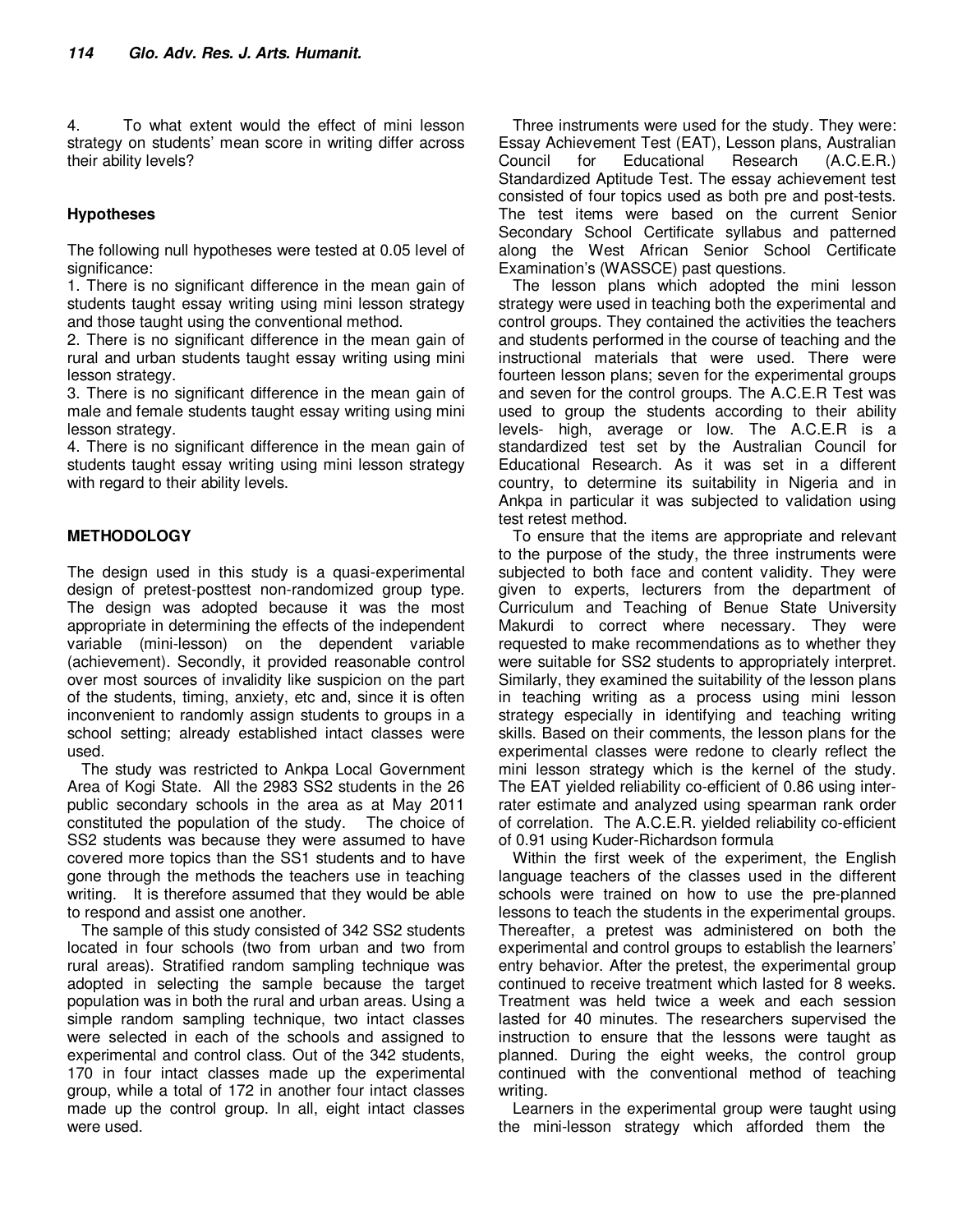opportunity to discuss among themselves; have conferences, and to meet with their teachers who were in the class as guides and facilitators in the process of writing. The students also had the opportunity to share their writing with the class. The principle behind this was to enable the students to be more adventurous in planning, generating organizing and expressing ideas logically, clearly and coherently which are the essential skills of effective writing. The activity for the second week was on beginning writing. Instruction for the third week was on paragraphing. In the fourth week, adding details and revision were the focus of the lesson. A writing task was given to the students as formative evaluation to test the efficacy of the intervention strategy. Students were exposed to varieties of sentences and idea generation and sorting in the fifth and sixth weeks. Revising and concluding of essays were handled in the seventh week. The eight week was for revision and post-test. The post test was for both groups to ascertain the effect of the treatment.

### **RESULTS**

This research answered 4 research questions and tested 4 hypotheses. The data used to answer the questions and test the hypotheses were obtained from the scores of the EAT. The mean and standard deviation were used to answer the research questions. Hypotheses 1, 2 and 3 were tested at 0.05 levels of significance using independent t-test. ANOVA was used to test Ho<sup>4</sup> because it compared more than two means – low, average and high ability.

### **Research question 1**

To what extent would the mean score of students taught essay writing using mini lesson and those taught using the conventional method differ?

Table 1 show that the experimental group taught with mini lesson has a mean gain of 9.9 while the control group taught with the conventional method has a mean gain of 4.4. The mean score difference between the group is 5.5. This implies that the experimental group had a higher score in the post test. The extent of the difference in the mean scores is further examined by testing hypothesis 1.

 $HO<sub>1</sub>$ : There is no significant difference in the mean gain of students taught essay using mini lesson strategy and those taught using the conventional method.

Table 2 shows that t calculated is 18.335, df is 340 and p is .001. This means that the probability level is less than the specified alpha level of  $0.05$  (P  $<$  0.05). The calculated t value is higher than the table value at 0.05. It implies therefore, that the experimental group performed significantly better than the control group. Consequently, the null hypothesis is not accepted.

## **Research question 2**

To what extent would mini lesson strategy have effect on rural and urban students' mean score in essay writing?

Looking at the mean gain of the data in Table 3, the urban students had a gain of 9.28 while the rural students had 10.28 and the between groups difference of 1, meaning that the students in the rural area achieved more than their counterparts in the urban area. Hypothesis 2 is used to further examine the extent to which the two groups differ.

 $HO<sub>2</sub>$ : There is no significant difference in the mean gain of rural and urban students taught essay writing using mini lesson strategy.

Table 4 shows that t calculated is .899, df is .168 and P is .370. This means that the probability level is greater than the specified alpha level of 0.05 (P>0.05). The calculated t value is lesser than the table value at 0.05. The calculated t value is therefore not significant. The null hypothesis is therefore accepted, implying that there is no significant difference between the mean gain of urban and rural students in essay writing.

## **Research question 3**

To what extent would the effect of mini lesson strategy on male and female students' mean score in essay writing differ?

Table 5 shows that the mean gain (that is the difference between the pre and post test scores) for the male is 9.6 while the females have a slightly higher mean gain of 9.82. Therefore, mini lesson had more effect on the females than the males. Again, the extent to which the mean score differed is further explained by testing hypothesis 3.

 $HO<sub>3</sub>$ : There is no significant difference in the mean gain of male and female students taught essay writing using mini lesson strategy.

Table 6 shows that the t calculated is 1.16, df is 168 and p is .247. This means that the probability level is greater than the specified alpha level of 0.05 (p>0.05). The calculated t value is lesser than the table value at 0.05. This implies therefore, that there is no significant difference between the mean gain of the male and female students taught essay writing using the mini lesson strategy. The null hypothesis is therefore accepted.

### **Research question 4**

To what extent would there be a difference in the mean gain of high, average, and low ability students taught essay writing using mini lesson?

Table 7 reveals that the high ability group has a mean gain of 8.84; average ability group has a mean gain of 9.98 while the mean gain of the low ability group is 9.36.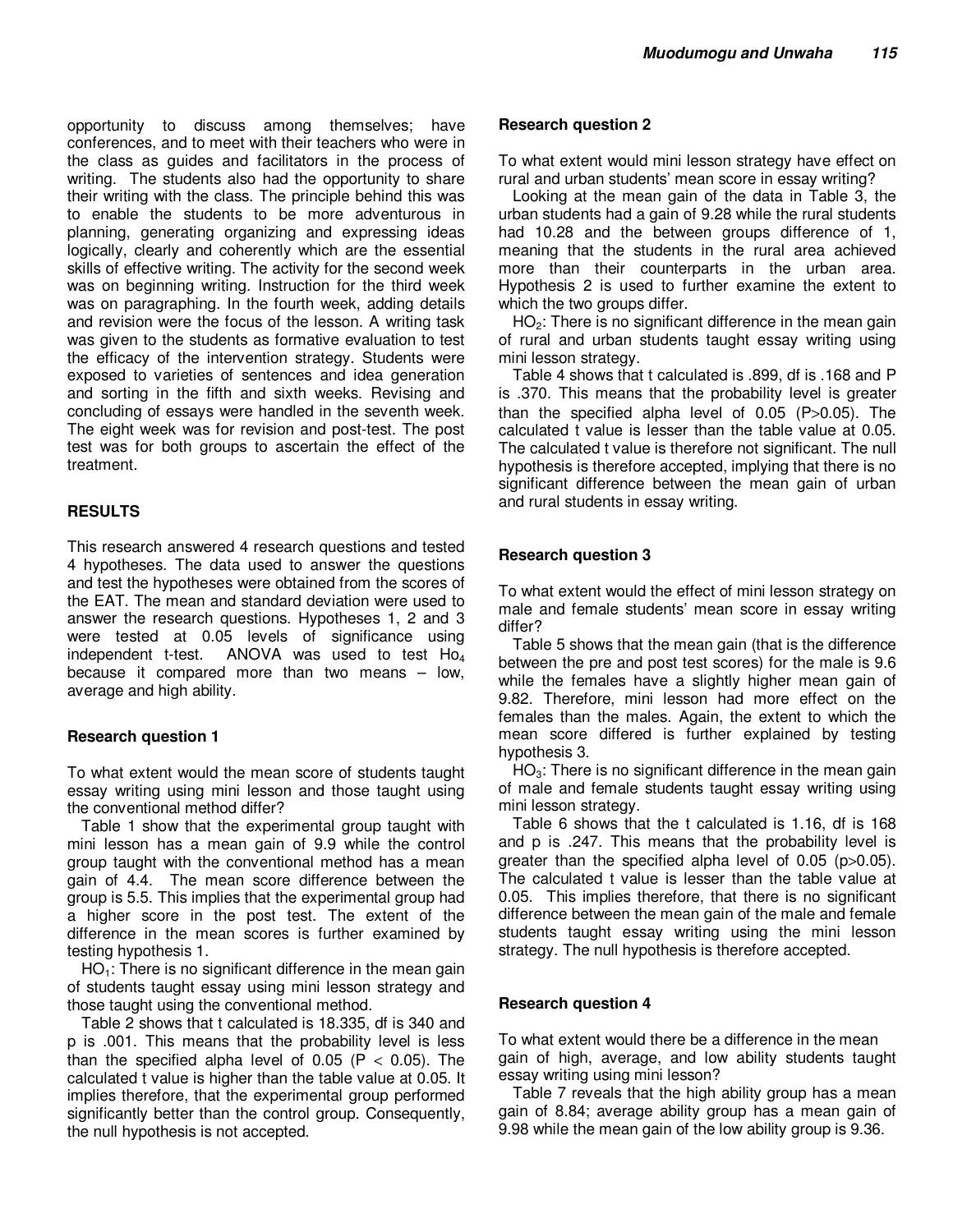| Method       |                | Pre test | Post test | Mean gain | Diff. b/w groups |  |
|--------------|----------------|----------|-----------|-----------|------------------|--|
| Mini lesson  | N              | 170      | 170       |           |                  |  |
|              | $\overline{X}$ | 11.03    | 20.93     | 9.9       |                  |  |
|              | SD             | 4.52     | 6.63      |           | 5.5              |  |
| Conventional | N              | 172      | 172       |           |                  |  |
|              | $\overline{X}$ | 10.55    | 14.95     | 4.4       |                  |  |
|              | <b>SD</b>      | 3.83     | 4.51      |           |                  |  |

**Table 1.** Mean (X) and standard deviation (SD) of students' achievement in essay writing (By method)

**Table 2.** T-test of mean gain of students taught essay writing using mini lesson strategy and the conventional method.

| Method       | N   | $\overline{X}$ | <b>SD</b> |            | df | Sig/P |  |
|--------------|-----|----------------|-----------|------------|----|-------|--|
| Mini lesson  | 170 | 9.90           | 3.37      |            |    |       |  |
|              |     |                |           | 18.335 340 |    | .000  |  |
| Conventional | 172 | 4.40           | 2.01      |            |    |       |  |

**Table 3.** Mean and standard deviation of students' achievement by location

| Location |                | Pre test | Post test | Mean gain | Diff b/w groups |
|----------|----------------|----------|-----------|-----------|-----------------|
| Urban    | N              | 96       | 96        |           |                 |
|          | $\overline{X}$ | 9.88     | 19.16     | 9.28      |                 |
|          | <b>SD</b>      | 4.06     | 6.10      |           | 1               |
| Rural    | N              | 74       | 74        |           |                 |
|          | $\overline{X}$ | 12.72    | 23.00     | 10.28     |                 |
|          | <b>SD</b>      | 4.62     | 6.66      |           |                 |

Table 4. T – test of mean gain of urban and rural students taught essay writing using mini lessons strategy

| Location | N  | X     | <b>SD</b> | t    | df   | Sig/P |
|----------|----|-------|-----------|------|------|-------|
| Urban    | 96 | 10.10 | 3.21      |      |      |       |
|          |    |       |           | .899 | .168 | .370  |
| Rural    | 74 | 9.63  | 3.57      |      |      |       |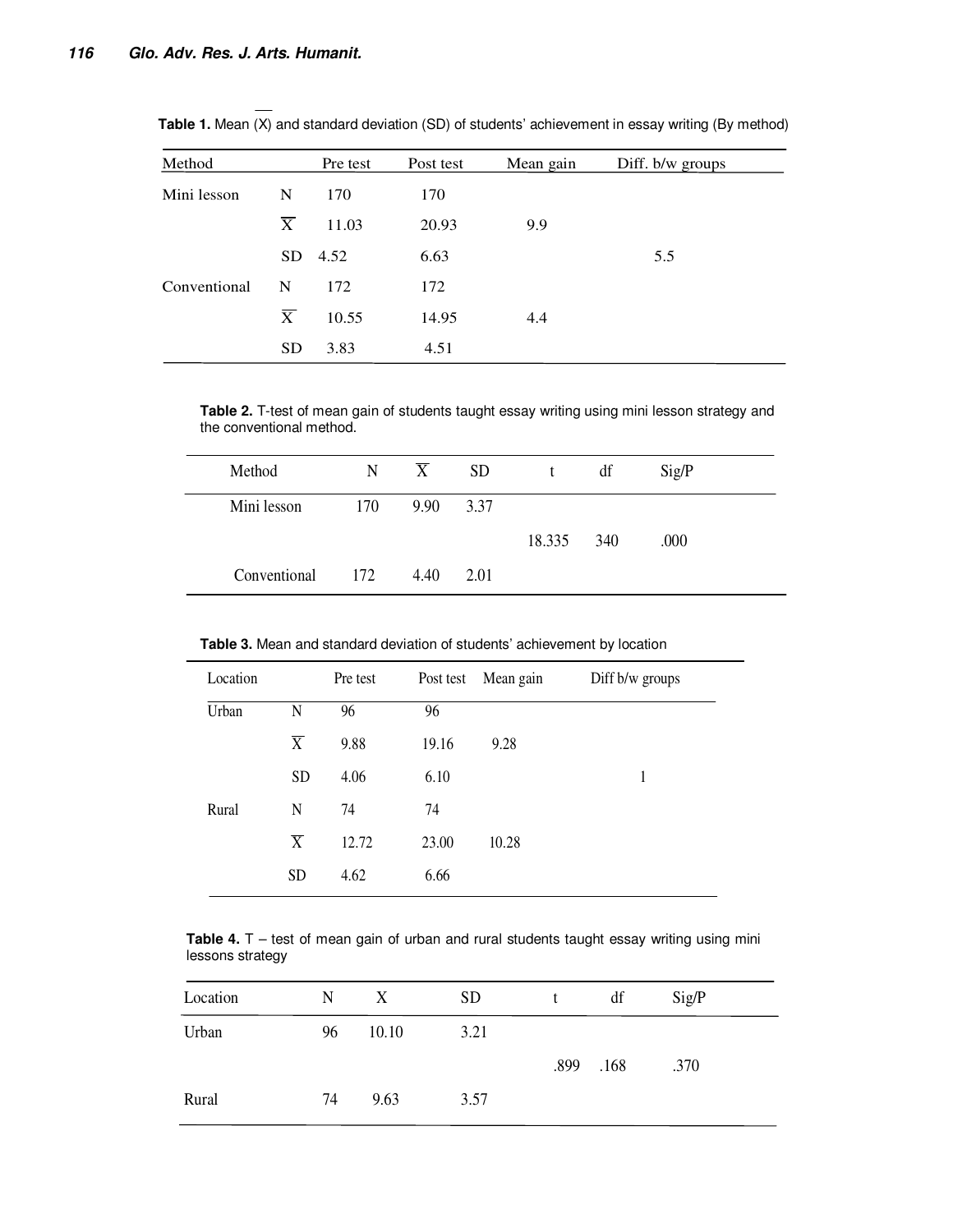| Gender |                | Pre testPost test | Mean gain |      | Diff.b/w groups |  |
|--------|----------------|-------------------|-----------|------|-----------------|--|
| Male   | N              | 85                | 85        |      |                 |  |
|        | X              | 10.83             | 20.43     | 9.6  |                 |  |
|        | <b>SD</b>      | 4.36              | 6.38      |      | 0.22            |  |
| Female | N              | 85                | 85        |      |                 |  |
|        | $\overline{X}$ | 11.41             | 21.23     | 9.82 |                 |  |
|        | <b>SD</b>      | 4.8               | 6.9       |      |                 |  |

**Table 5.** Extent of effect of mini lesson on male and female students in essay writing

**Table 6**. T-test of mean gain of male and female students taught essay writing using mini lesson strategy

| Gender | $\mathbb N$ | X        | SD   | t df |               | Sig/P |  |
|--------|-------------|----------|------|------|---------------|-------|--|
| Male   |             | 85 10.20 | 3.64 |      |               |       |  |
|        |             |          |      |      | 1.16 168 .247 |       |  |
| Female | 85          | 9.60     | 3.07 |      |               |       |  |

**Table 7**. Extent of effect of mini lesson on low, average and high ability students in essay writing

| Ability |                         | Pre test | Post test | Gain score |
|---------|-------------------------|----------|-----------|------------|
| High    | ${\bf N}$               | 6        | 6         |            |
|         | $\overline{\text{X}}$   | 15.66    | 24.50     | 8.84       |
|         | <b>SD</b>               | 7.96     | 9.31      |            |
|         |                         |          |           |            |
| Average | ${\bf N}$               | 102      | 102       |            |
|         | $\overline{X}$          | 11.17    | 21.15     | 9.98       |
|         | <b>SD</b>               | 4.94     | 6.95      |            |
|         |                         |          |           |            |
| Low     | ${\bf N}$               | 62       | 62        |            |
|         | $\overline{\textbf{X}}$ | 10.59    | 19.95     | 9.36       |
|         | <b>SD</b>               | 3.35     | 5.80      |            |

Though students with varying abilities were influenced by this strategy as improved achievement was recorded across all levels, the effect on the achievement on students with average ability is more. Students with low ability were less affected and students with high ability were least affected. Hypothesis 4 is used to further examine the extent of the effect of mini lesson on students with varying abilities.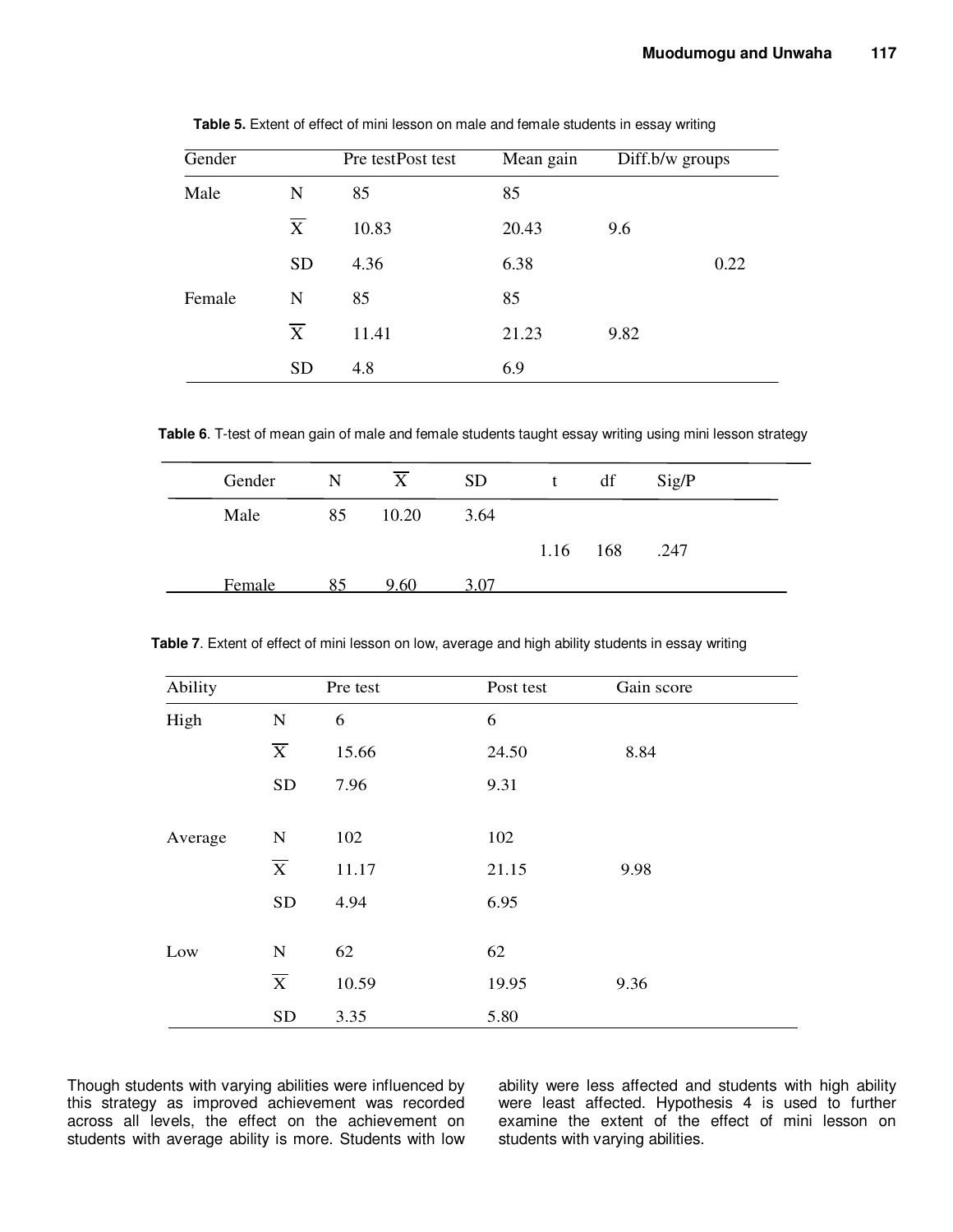|              | Sum of squares | df  | Mean square |      | sig  |  |
|--------------|----------------|-----|-------------|------|------|--|
| $B/w$ groups | 516.901        |     | 258.450     | 30.7 | .000 |  |
| W/n groups   | 1404.399       | 167 | 8.410       |      |      |  |
| Total        | 1921.300       | 169 |             |      |      |  |

**Table 8:** ANOVA of mean gain of students taught essay writing using mini lesson strategy by ability levels.

**Table 9**: Scheffe test on direction of significance

| Grouping | Ability level          | X     | Mean diff<br>$(I-J)$ |      | Sig                 | Remark |
|----------|------------------------|-------|----------------------|------|---------------------|--------|
| 1.       | <b>High Ability</b>    | 13.00 |                      |      |                     |        |
|          |                        | 1.92  | .295                 |      | N.S Average Ability | 11.08  |
| 2.       | <b>High Ability</b>    | 13.00 |                      |      |                     |        |
|          |                        | 5.36  | .000                 | Sig. |                     |        |
|          | Low Ability            | 7.64  |                      |      |                     |        |
| 3.       | <b>Average Ability</b> | 11.08 |                      |      |                     |        |
|          |                        | 3.44  | .000                 | Sig. |                     |        |
|          | Low Ability            | 7.64  |                      |      |                     |        |

HO<sub>4</sub>: There is no significant difference in the mean gain of students taught essay writing using mini lesson strategy with regard to their ability levels.

Analysis of variance as observed in Table 8 shows that the f ratio of 30.733 is significant at 0.001 alpha level. Since the level at which the calculated f is significant  $(p=0.001)$  is less than the level chosen  $(p<0.05)$ , it implies that there is a significant difference in the mean gain of students taught essay writing using mini lesson by their ability levels.( $f_{2,167}$  = 30.733, p<0.05). Based on the analysis of Table 8, Scheffe test was applied to further see the direction of significance among the three groups (See Table 9).

Table 9 reveals that the difference between high ability and average ability groups is not significant, between high ability and low ability is significant and the difference between average ability and low ability is also significant. Though ANOVA reveals a significant difference among the three groups, the direction of significance is in groups 2 and 3. Consequently, the null hypothesis of no significant difference in the mean gain of students taught essay writing using mini lesson strategy with regard to their ability levels is not accepted.

#### **DISCUSSION OF FINDINGS**

The evidence from the findings of this study reveals that students taught essay writing using mini lesson strategy have higher mean gain in their written task than those taught with the conventional method. This finding agrees with findings in earlier researches of Anizoba (2004), Bos (2008), Jibowo (2010) and Komolafe and Yara (2010). These studies report a positive effect on students' writing when teachers adopt an interactive strategy in teaching essay writing. Bos research stresses that the process approaches hold a lot of promise for the development of writing skills. Jibowo, Komolafe and Yara's studies show a positive correlation between the interactive strategies used and students' achievement in essay writing.

Mini lesson like the process oriented approaches to teaching writing is built on an interactive model of composing which is undertaken in overlapping and recursive stages. The interactive and recursive stages employed in this study must have enhanced the achievement of the students in the experimental group. One can infer that the experimental group was able to acquire writing skills as they were taken through the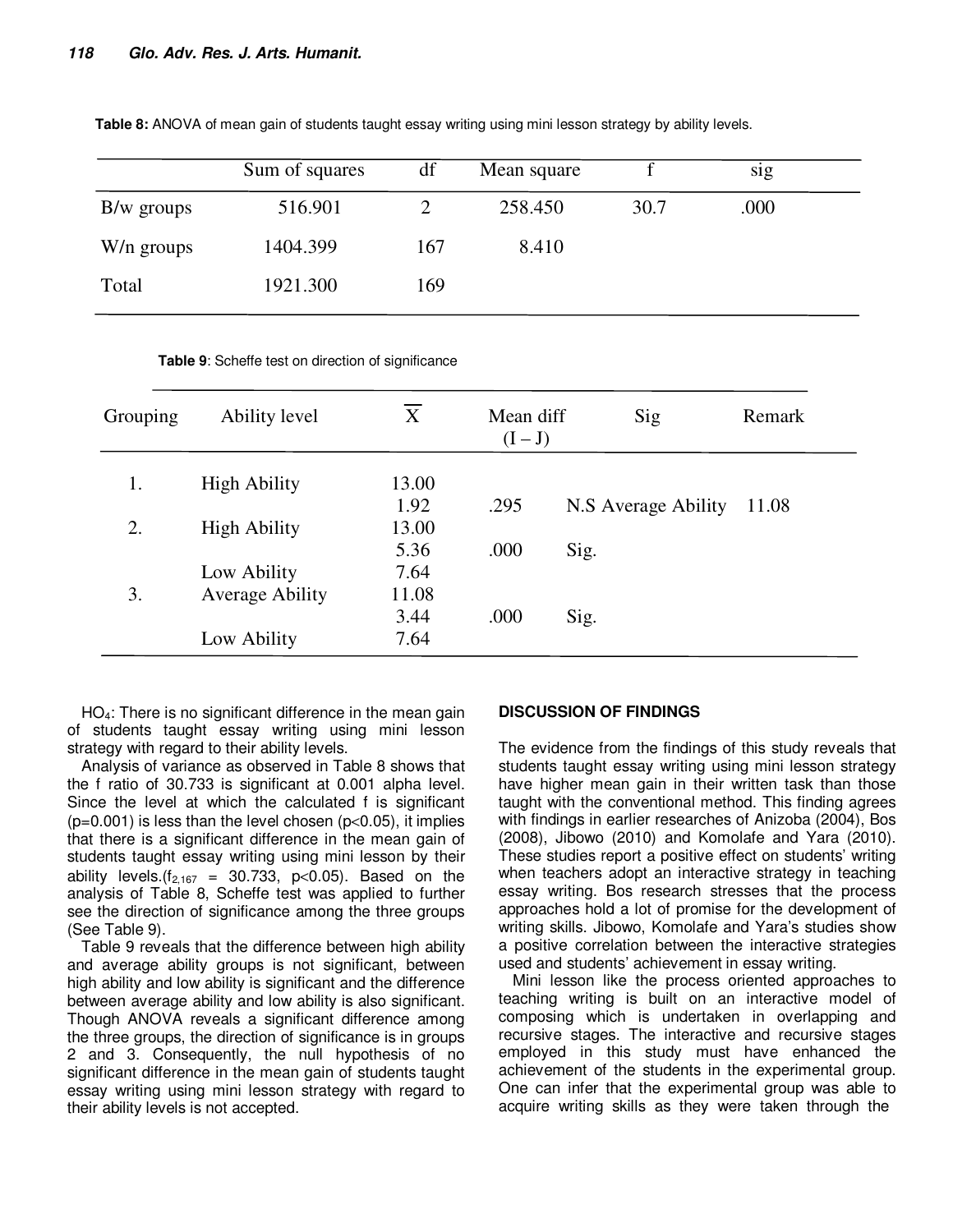writing process and made proper use of the many activities that comprise the act of writing. In addition, teachers' readiness to assist the students at their points of need also helped to improve the students' writing skills. Mini lesson enhances students' active participation, clear and creative thinking and this no doubt accounted for the significant effect on students' achievement.

The study reveals that there is no significant difference in writing achievement between students in the urban and rural areas. This agrees with the findings of Anizoba (2004) and Uzoegwu (2005) whose studies reveal that there is no significant difference in the achievement of students located either in the rural or urban area. Though students in the urban area have a slightly higher mean gain, the difference tends not to be significant despite the poor facilities in the rural area. This shows that mini lesson transcends boundaries as an effective strategy. It contradicts the findings in Mkpugbe (1998), Okoye (2009) and Aduwa-Ogiegbaem and Iyamu (2010) who found that students in urban schools perform better in language learning because of the developed environment and facilities than schools in the rural areas with limited human and material resources that could enhance learning.

The result of this study shows that there is no significant difference in achievement between male and female students taught essay writing using mini lesson strategy. The finding implies that both male and female students benefited from the treatment. The result is in agreement with the findings of Anizoba (2004); Jibowo (2010) and Kowolafe and Yara (2010). These studies report that there is no significant effect of gender on students' achievement in essay writing. It contradicts, however, the findings of Nnachi (2007) which reports that females have an edge over the males in writing tasks and that of Ikegbunam (1998) which revealed that male students performed better than the females.

The study revealed a significant effect of the strategy on students with high, average and low ability level but the direction of significance was between high and low ability; average and low ability groups. The strategy thus impacted positively on all levels of students. Students with high, average and low abilities improved in their achievement after treatment. This agrees with the finding of Uzoegwu (2005) that ability level has no significant effect on the achievement of students in essay writing. Rather, there is a relationship between instructional method/strategy and students' achievement in a particular subject.

### **CONCLUSION AND RECOMMENDATIONS**

This study was undertaken to find out the impact of mini lesson strategy on Senior Secondary II students' achievement in writing so as to address students' inability to write effectively resulting from poor method of

instruction. The study revealed that mini lesson strategy facilitates the development of the writing skills. It also revealed a significant difference in the mean gain of students across ability levels. However, the study revealed no difference in achievement across gender and school location. Based on the findings of this study, the following recommendations were made:

Mini lesson strategy which teaches writing as a process should be adopted to enhance the teaching and learning of essay writing in schools irrespective of gender, location and ability of the students.

Curriculum planners should encourage the use of mini lesson in the teaching of English language in secondary schools by making it a component of the curriculum of pre-service teachers. Publishers too, should include it in English language texts for secondary school. Featuring it in language texts will make teachers use the strategy in the classrooms.

Since many serving English teachers are not familiar with the strategy, conferences, seminars and workshops should be organized by the government, faculties of education and relevant professional bodies to educate teachers on the use of this strategy in teaching essay writing in schools.

#### **REFERENCES**

- Anizoba EN (2004). The effects of the writing process method on students' performance in English composition. Unpublished PhD Thesis, University of Nigeria Nsukka*.*
- Atwell N (1998). *In the middle: New understandings about writing,*  reading and learning (2<sup>nd</sup> ed.). Portsmouth, NH: Henemann.
- Bos CS (2008). Process oriented writing: Instructional implications for http://findarticles.com/p/articles/ miib3130/isn3v64/ain287 08800/ Retrieved on October 11, 2010.
- Boscolo P, Gelati C (2007). Best practices in promoting motivation for writing. In S.. Graham, C.A. MacArther, & J. Fitzgerald (Eds.), *Best practices in writing instruction,* pp.202 – 221. New York: The Guilford Press.
- Carl, N. (2003). Because writing matters. San Franscisco: Jossey Bass.
- Fearn L, Farnan N (2001). *Interactions: Teaching writing and the language arts.* Botson: Houghton Mifflin.
- Gallagher K (2006). *Teaching adolescent writers*. Portland, Maine: Stenhouse Publishers.
- Graves DH (1994). *A fresh look at writing.* Portsmouth, New Hampshire: Heinemann.
- Ibe UC (2004). *Complete English focus for senior secondary schools: A comprehensive approach.* Akure: Africana First Publishers Limited.
- Idogo N (2005). *Problems of language teaching.* Onitsha: Africana Fep Publishers Limited.
- Ikegbunam CI (1998). Effect of the type of school on students' performance in English Language. *The Jos Journal of Education.* 3  $(1): 57 - 59.$
- Jarvis M (2003). The writing workshop *http://www.edu./writingworkshop/stes. html*.Retrieved, May 26th, 2010.
- Jibowo AV (2010). "Teaching essay writing skills using games: An experimentation". Paper Presented at the  $4<sup>th</sup>$  Annual /ATEFL Conference, Harrogate. 7-11 April, 2010.
- Kolawole COO, Adepoju A, Adelore O (2000). Trends in secondary school students' performance in English language paper I. *African Journal of Educational Research.*